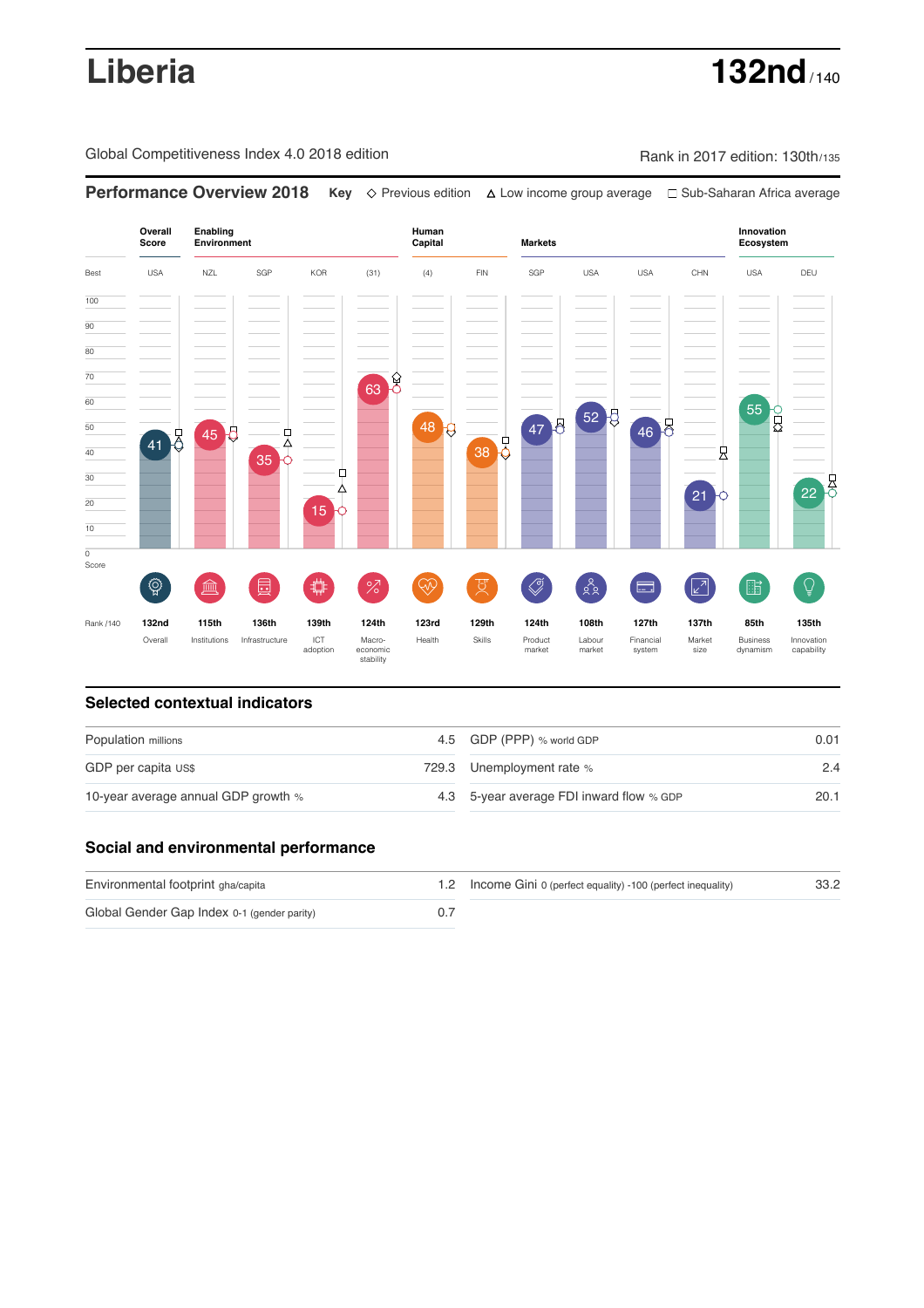# **Liberia 132nd**/140

| <b>Index Component</b>                                                   | Value          | Score *              | Rank/140 | <b>Best Performer</b>       |
|--------------------------------------------------------------------------|----------------|----------------------|----------|-----------------------------|
|                                                                          |                |                      |          |                             |
| Pillar 1: Institutions 0-100 (best)                                      |                | 45.1 ↑               | 115      | <b>New Zealand</b>          |
| 1.01 Organized crime 1-7 (best)                                          | 4.8            | 63.8 ↑               | 71       | Finland                     |
| 1.02 Homicide rate /100,000 pop.                                         | 3.2            | $90.8 =$             | 76       | Multiple (9)                |
| 1.03 Terrorism incidence 0 (very high) -100 (no incidence)               | 100.0          | 100.0 $\downarrow$   | 45       | Multiple (24)               |
| 1.04 Reliability of police services 1-7 (best)                           | 3.7            | 44.9 ↑               | 101      | Finland                     |
| 1.05 Social capital 0-100 (high)                                         | 52.6           | 52.6 $\uparrow$      | 56       | Australia                   |
| 1.06 Budget transparency 0-100 (best)                                    | 42.3           | $42.3 =$             | 103      | Multiple (2)                |
| 1.07 Judicial independence 1-7 (best)                                    | 3.4            | 40.7 ↑               | 87       | Finland                     |
| 1.08 Efficiency of legal framework in challenging regulations 1-7 (best) | 3.2            | 36.1 ↑               | 78       | Finland                     |
| 1.09 Freedom of the press 0-100 (worst)                                  | 30.3           | 69.7 ↑               | 72       | Norway                      |
| 1.10 Burden of government regulation 1-7 (best)                          | 3.8            | 46.9 ↑               | 42       | Singapore                   |
| 1.11 Efficiency of legal framework in settling disputes 1-7 (best)       | 3.7            | 45.3 $\sqrt{ }$      | 67       | Singapore                   |
| 1.12 E-Participation Index 0-1 (best)                                    | 0.43           | 42.7 ↑               | 111      | Multiple (3)                |
| 1.13 Future orientation of government 1-7 (best)                         | 3.4            | 39.9 ↑               | 91       | Singapore                   |
| 1.14 Incidence of corruption 0-100 (best)                                | 31.0           | 31.0 $\sqrt{ }$      | 102      | New Zealand                 |
| 1.15 Property rights 1-7 (best)                                          | 3.8            | 46.4 ↑               | 110      | Finland                     |
| 1.16 Intellectual property protection 1-7 (best)                         | 3.4            | 39.5 $\sqrt{ }$      | 116      | Finland                     |
| 1.17 Quality of land administration 0-30 (best)                          | 3.5            | $11.7 =$             | 138      | Singapore                   |
| 1.18 Strength of auditing and reporting standards 1-7 (best)             | 3.8            | 47.4 ↑               | 114      | Finland                     |
| 1.19 Conflict of interest regulation 0-10 (best)                         | 3.7            | $37.0 =$             | 129      | Multiple (2)                |
| 1.20 Shareholder governance 0-10 (best)                                  | 1.7            | $17.0 =$             | 139      | Kazakhstan                  |
| 員<br>Pillar 2: Infrastructure 0-100 (best)                               |                | 34.8 ↑               | 136      | Singapore                   |
| 2.01 Road connectivity index 0-100 (best)                                | 43.2           | $43.2 =$             | 110      | <b>United States</b>        |
| 2.02 Quality of roads 1-7 (best)                                         | 2.8            | $30.1 +$             | 119      | Singapore                   |
| 2.03 Railroad density km of roads/square km                              | n/a            | n/a                  | n/a      | Multiple (20)               |
| 2.04 Efficiency of train services 1-7 (best)                             | 1.3            | $4.7 \downarrow$     | 138      | Switzerland                 |
| 2.05 Airport connectivity score                                          | 812.0          | 12.3 $\uparrow$      | 133      | Multiple (8)                |
| 2.06 Efficiency of air transport services 1-7 (best)                     | 3.3            | 37.8 ↑               | 120      | Singapore                   |
| 2.07 Liner Shipping Connectivity Index 0-157.1 (best)                    | 8.0            | 8.0 $\downarrow$     | 94       | Multiple (4)                |
| 2.08 Efficiency of seaport services 1-7 (best)                           | 2.7            | 27.8 $\sqrt{ }$      | 116      | Singapore                   |
| 2.09 Electrification rate % pop.                                         | 12.2           | 12.2 $\uparrow$      | 136      | Multiple (66)               |
| 2.10 Electric power transmission and distribution losses % output        | n/a            | $77.4 \; \downarrow$ | n/a      | Multiple (9)                |
| 2.11 Exposure to unsafe drinking water % pop.                            | 44.1           | 57.1 $\uparrow$      | 134      | Multiple (23)               |
| 2.12 Reliability of water supply 1-7 (best)                              | 2.5            | 25.7 ↑               | 128      | Switzerland                 |
| ₽<br>Pillar 3: ICT adoption 0-100 (best)                                 |                | 14.9 $\sqrt{ }$      | 139      | Korea, Rep.                 |
| 3.01 Mobile-cellular telephone subscriptions /100 pop.                   | 67.6           | $56.3 =$             | 129      | Multiple (68)               |
| 3.02 Mobile-broadband subscriptions /100 pop.                            | 5.2            | n/a                  | 140      | <b>United Arab Emirates</b> |
| 3.03 Fixed-broadband Internet subscriptions /100 pop.                    | 0.2            | $0.3 =$              | 129      | Switzerland                 |
| 3.04 Fibre Internet subscriptions /100 pop.                              | n/a            | n/a                  | n/a      | Korea, Rep.                 |
| 3.05 Internet users % pop.                                               | 7.3            | $7.3$ ↑              | 137      | Iceland                     |
| <sup>%</sup> Pillar 4: Macroeconomic stability 0-100 (best)              | $\overline{a}$ | 63.4 $\sqrt{ }$      | 124      | Multiple (31)               |
|                                                                          |                |                      |          |                             |
| 4.01 Inflation annual % change                                           | 10.6           | 81.6 $\sqrt{ }$      | 123      | Multiple (74)               |
| 4.02 Debt dynamics 0-100 (best)                                          | 45.2           | 45.2 $\sqrt{ }$      | 108      | Multiple (36)               |
| Qiy<br>Pillar 5: Health 0-100 (best)                                     |                | 47.7 ተ               | 123      | Multiple (4)                |
| 5.01 Healthy life expectancy years                                       | 55.3           | 47.7 1               | 122      | Multiple (4)                |
| 섯<br>Pillar 6: Skills 0-100 (best)                                       |                | 37.8 个               | 129      | Finland                     |
| 6.01 Mean years of schooling Years                                       | 1.9            | $12.7 =$             | 139      | Finland                     |
| 6.02 Extent of staff training 1-7 (best)                                 | 3.7            | 45.3 ↑               | 85       | Switzerland                 |
| 6.03 Quality of vocational training 1-7 (best)                           | 3.3            | 39.0 $\uparrow$      | 124      | Switzerland                 |
| 6.04 Skillset of graduates 1-7 (best)                                    | 3.5            | 42.1 ↑               | 110      | Switzerland                 |
| 6.05 Digital skills among population 1-7 (best)                          | 3.2            | 37.3 $\uparrow$      | 124      | Sweden                      |
| 6.06 Ease of finding skilled employees 1-7 (best)                        | 3.7            | 45.2 ↑               | 101      | <b>United States</b>        |
| 6.07 School life expectancy Years                                        | 9.9            | $55.0 =$             | 122      | Multiple (9)                |
| 6.08 Critical thinking in teaching 1-7 (best)                            | 3.1            | 34.7 $\downarrow$    | 95       | <b>United States</b>        |
| 6.09 Pupil-to-teacher ratio in primary education Ratio                   | 30.4           | $48.9 =$             | 108      | Multiple (6)                |